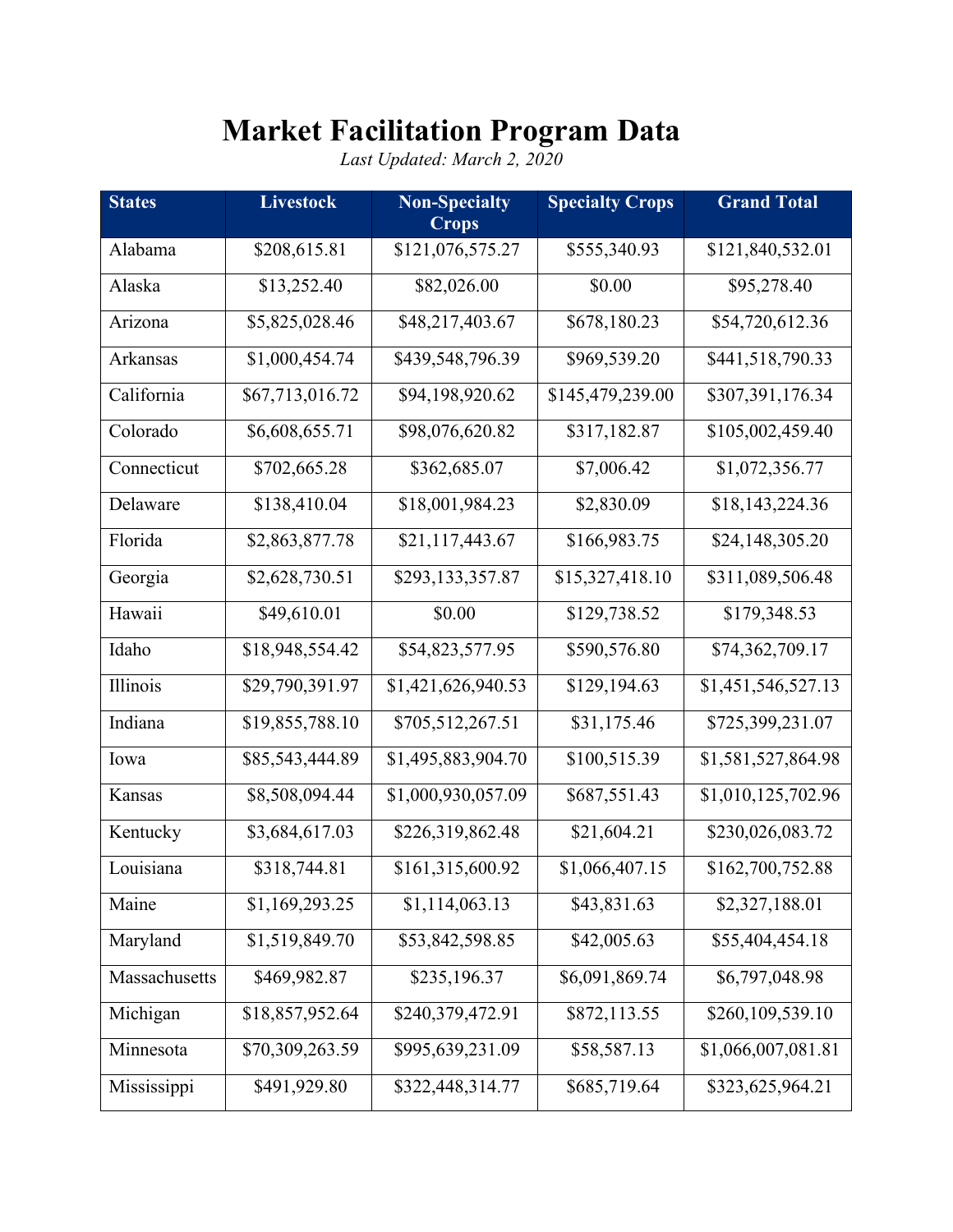| Missouri          | \$8,026,093.69  | \$623,426,458.06   | \$1,042,300.99  | \$632,494,852.74   |
|-------------------|-----------------|--------------------|-----------------|--------------------|
| Montana           | \$2,920,849.71  | \$125,268,286.05   | \$407,534.46    | \$128,596,670.22   |
| Nebraska          | \$16,545,058.16 | \$943,926,422.91   | \$40,709.75     | \$960,512,190.82   |
| Nevada            | \$1,138,401.56  | \$2,954,889.96     | \$35,040.00     | \$4,128,331.52     |
| New<br>Hampshire  | \$459,869.73    | \$148,297.47       | \$3,851.23      | \$612,018.43       |
| New Jersey        | \$256,460.60    | \$8,622,410.29     | \$1,053,070.59  | \$9,931,941.48     |
| New Mexico        | \$12,296,391.11 | \$21,772,712.93    | \$3,585,207.33  | \$37,654,311.37    |
| New York          | \$22,845,691.09 | \$42,137,196.71    | \$410,987.16    | \$65,393,874.96    |
| North<br>Carolina | \$4,200,721.04  | \$189,784,056.47   | \$294,442.25    | \$194,279,219.76   |
| North Dakota      | \$1,684,457.46  | \$689,015,050.78   | \$5,360.39      | \$693,179,294.57   |
| Ohio              | \$18,837,745.71 | \$504,586,414.26   | \$76,369.13     | \$523,500,529.10   |
| Oklahoma          | \$1,070,777.68  | \$196,013,122.38   | \$9,687,447.55  | \$206,771,347.61   |
| Oregon            | \$3,312,210.18  | \$20,128,428.56    | \$18,968,905.95 | \$42,409,544.69    |
| Pennsylvania      | \$15,759,426.66 | \$63,479,458.70    | \$166,794.99    | \$79,405,680.35    |
| Puerto Rico       | \$1,321,199.64  | \$22,139.13        | \$0.00          | \$1,343,338.77     |
| Rhode Island      | \$34,049.85     | \$15,022.31        | \$72,337.68     | \$121,409.84       |
| South<br>Carolina | \$535,132.02    | \$59,382,906.29    | \$186,182.69    | \$60,104,221.00    |
| South Dakota      | \$18,262,919.76 | \$505,199,409.18   | \$7,131.25      | \$523,469,460.19   |
| Tennessee         | \$1,553,306.41  | \$230,030,066.11   | \$56,450.19     | \$231,639,822.71   |
| Texas             | \$15,551,671.62 | \$1,048,318,326.49 | \$9,532,356.90  | \$1,073,402,355.01 |
| Utah              | \$3,468,840.23  | \$7,183,898.97     | \$232,565.46    | \$10,885,304.66    |
| Vermont           | \$4,701,793.96  | \$1,344,602.19     | \$0.00          | \$6,046,396.15     |
| Virginia          | \$2,511,581.95  | \$69,968,468.57    | \$47,909.99     | \$72,527,960.51    |
| Washington        | \$9,467,448.28  | \$64,353,390.38    | \$33,127,425.99 | \$106,948,264.65   |
| West Virginia     | \$169,071.60    | \$3,333,156.01     | \$3,110.00      | \$3,505,337.61     |
| Wisconsin         | \$49,192,615.60 | \$286,202,755.64   | \$12,359,232.29 | \$347,754,603.53   |
| Wyoming           | \$239,378.99    | \$7,468,693.51     | \$0.00          | \$7,708,072.50     |